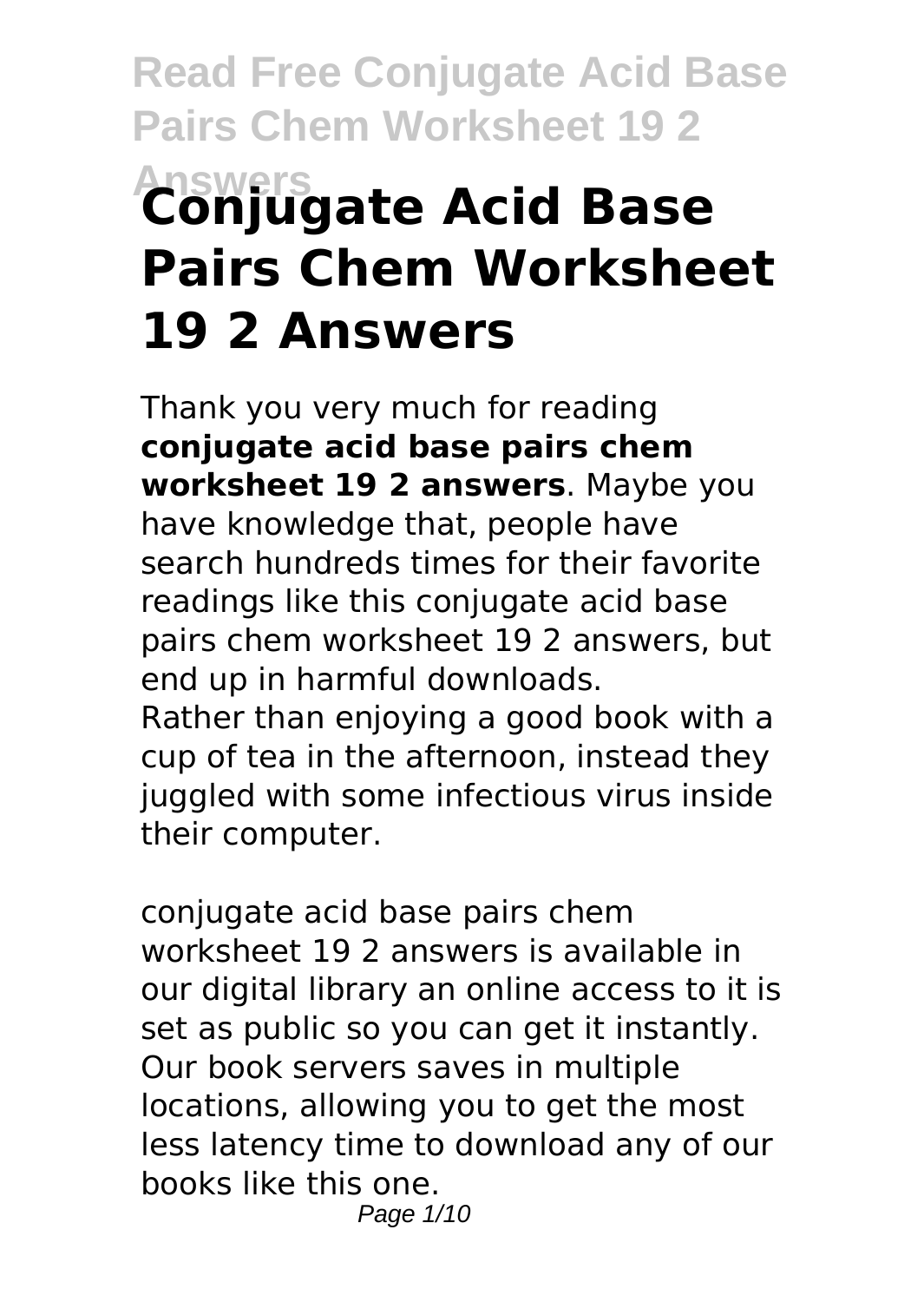**Read Free Conjugate Acid Base Pairs Chem Worksheet 19 2 Answers** Merely said, the conjugate acid base pairs chem worksheet 19 2 answers is universally compatible with any devices to read

Project Gutenberg is a wonderful source of free ebooks – particularly for academic work. However, it uses US copyright law, which isn't universal; some books listed as public domain might still be in copyright in other countries. RightsDirect explains the situation in more detail.

### **Conjugate Acid Base Pairs Chem**

Compare NaOH, NH 3, and H 2 O, and NH 4 Cl: NaOH is a stronger base than NH 3. Water is a weaker acid than NH 4 Cl. Weaker bases have stronger conjugate acids. NH 3 is a weak base, but its conjugate acid, NH 4 Cl, is a strong acid.

### **Conjugate Acid-Base Pairs - Chemistry LibreTexts**

HOCN and OCN - are an example of a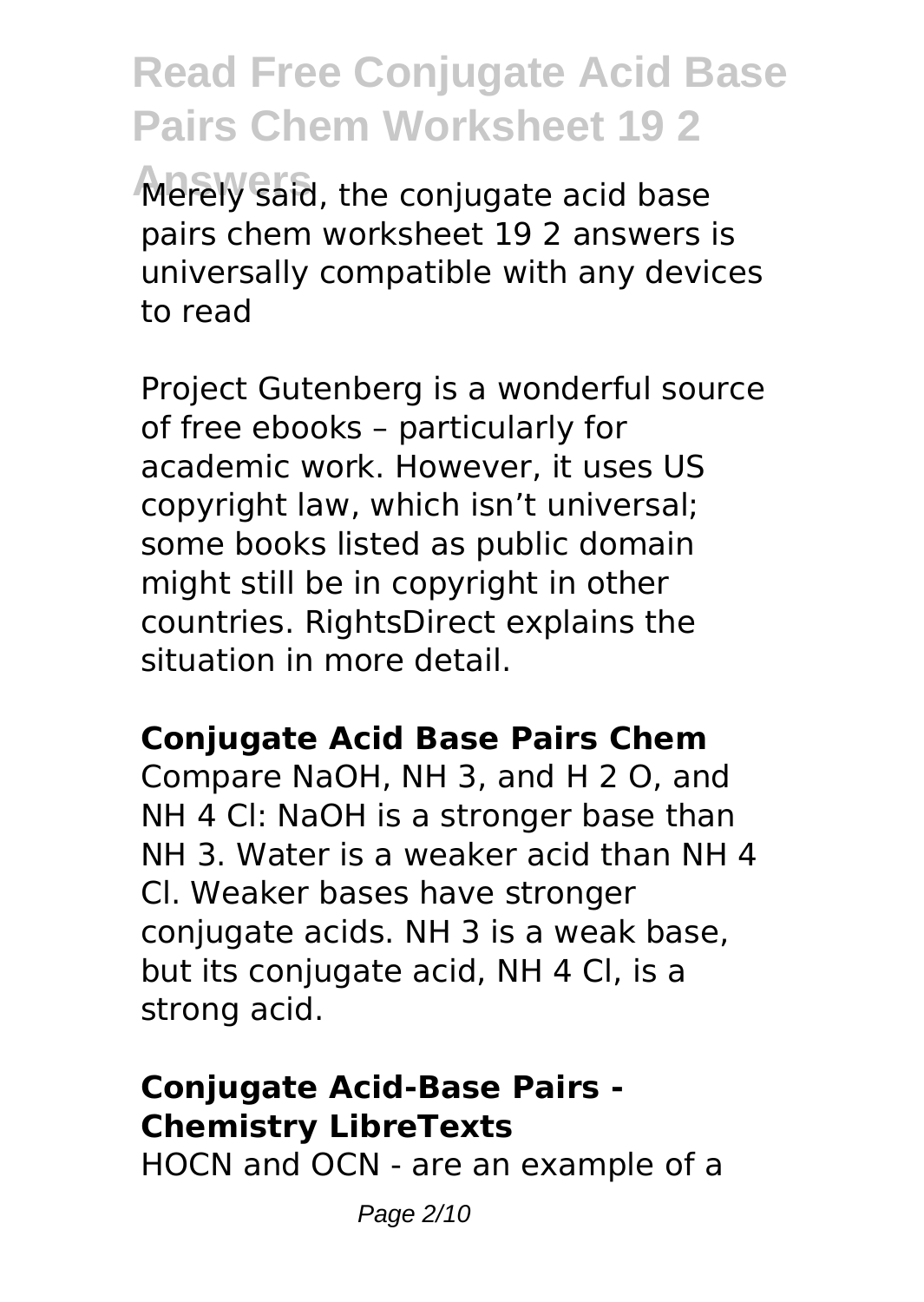**Answers** conjugate acid-base pair. The only difference between the two is a proton  $(H +)$ . All acids have a conjugate base and all bases have a conjugate acid. From the list of molecule/ion pairs below, click on those that are conjugate acid-base pairs.

### **Conjugate Acid-Base Pairs - Department of Chemistry**

Acids and Bases - Conjugate Pairs. A second part is devoted to the subject of conjugation of acids and bases. The relationship between the acidic constant Ka, basic constant Kb, and the constant of autoionization of water, Kw will be discussed. The relationship is useful for weak acids and bases.

### **Acids and Bases - Conjugate Pairs - Chemistry LibreTexts**

A conjugate pair is an acid-base pair that differs by one proton in their formulas (remember: proton, hydrogen ion, etc.). A conjugate pair is always one acid and one base. ALWAYS! (OK, you don't have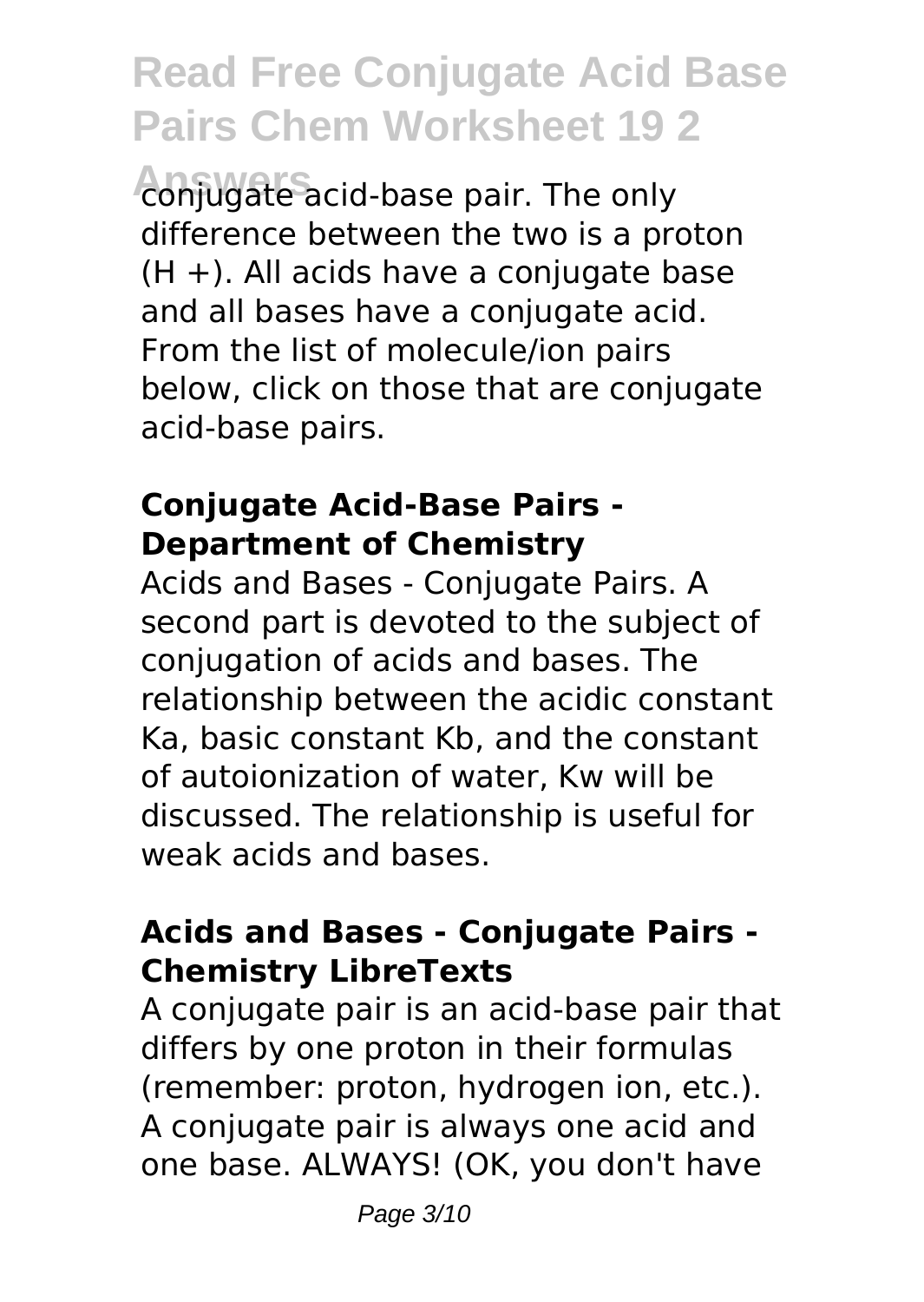**Answers** to shout.) HCl + H 2 O ===> H 3 O + + Cl¯ Here is the one conjugate pair from the first example reaction: HCl and Cl-

### **ChemTeam: Conjugate pairs**

The substance that is produced after an acid has donated its proton is called the conjugate basewhile the substance formed when a base accepts a proton is called the conjugate acid. The conjugate acid can donate a proton to the conjugate base, to reform the original reactants in the reverse reaction.  $HF + H$  $2O - + H$ 

### **Conjugate Acid Base Pairs Name Chem Worksheet 19-2**

Conjugate Acid-Base Pairs Acids and bases exist as conjugate acid-base pairs. The term conjugate comes from the Latin stems meaning "joined together" and refers to things that are joined, particularly in pairs, such as Brnsted acids and bases. Every time a Brnsted acid acts as an  $H + -i$ on donor, it forms a conjugate base.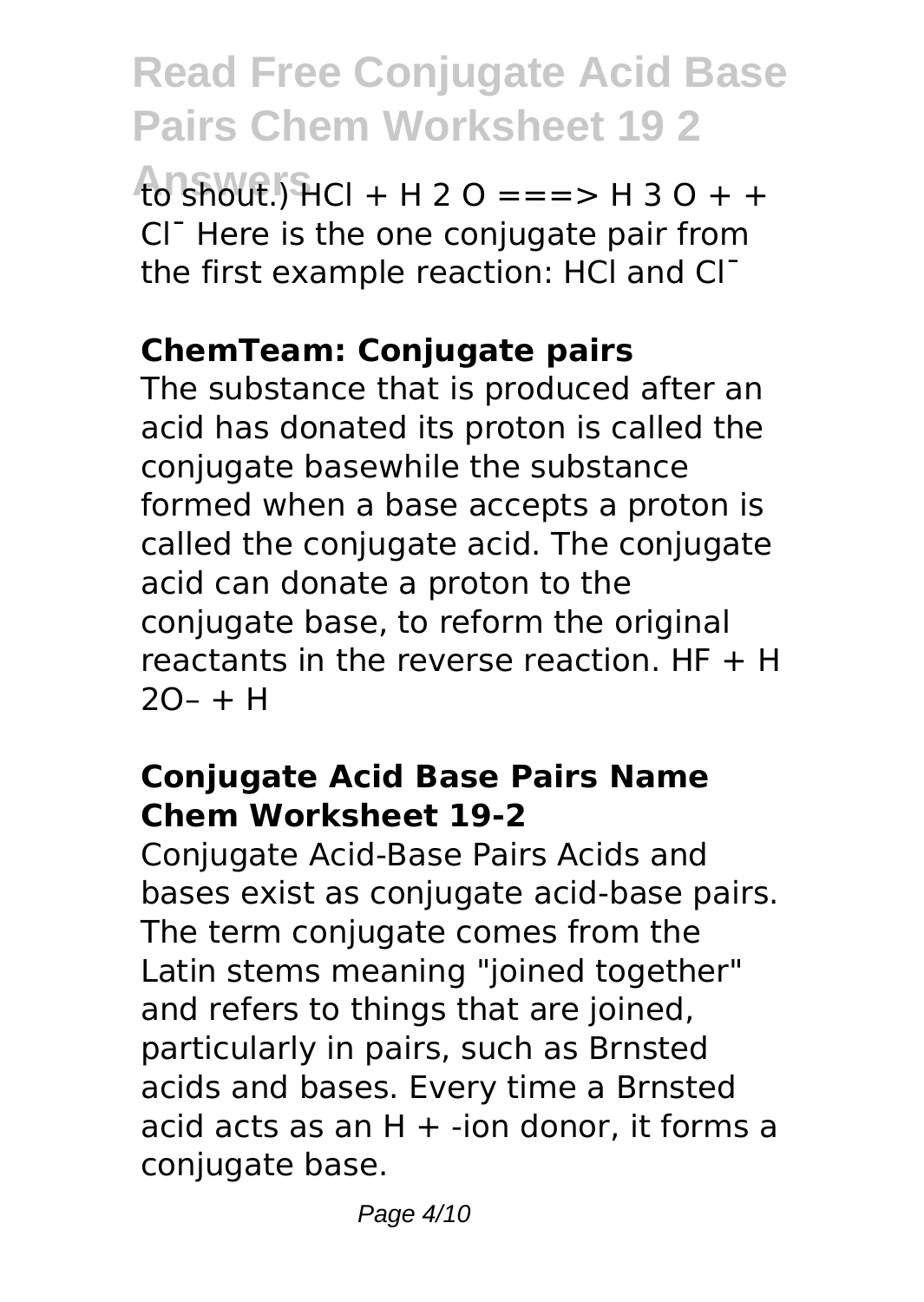### **Acid-Base Pairs, Strength of Acids and Bases, and pH**

TABLE OF CONJUGATE ACID-BASE PAIRS Acid Base K a (25 oC) HClO 4 ClO 4 – H 2 SO 4 HSO 4 – HCl Cl– HNO 3 NO 3 – H 3 O + H 2 O H 2 CrO 4 HCrO 4 – 1.8 x 10–1 H 2 C 2 O 4 (oxalic acid) HC 2 O 4 – 5.90  $x 10-2$  [H 2 SO 3] = SO 2 (ag) + H 2 O HSO 3 – 1.71 x 10–2 HSO 4 – SO 4 2– 1.20 x 10–2 H 3 PO 4 H 2 PO 4 – 7.52 x  $10-3$  Fe  $\ldots$ 

#### **TABLE OF CONJUGATE ACID-BASE PAIRS Acid Base Ka (25 C)**

A conjugate acid contains one more H atom and one more + charge than the base that formed it. A conjugate base contains one less H atom and one more charge than the acid that formed it. Let us take the example of bicarbonate ions reacting with water to create carbonic acid and hydronium ions.  $HCO<sub>3</sub><sup>-</sup> + H<sub>2</sub>O$  $\rightarrow$  H<sub>2</sub>CO<sub>3</sub> + OH<sup>-</sup>.

### **Conjugate Acids and Conjugate**

Page 5/10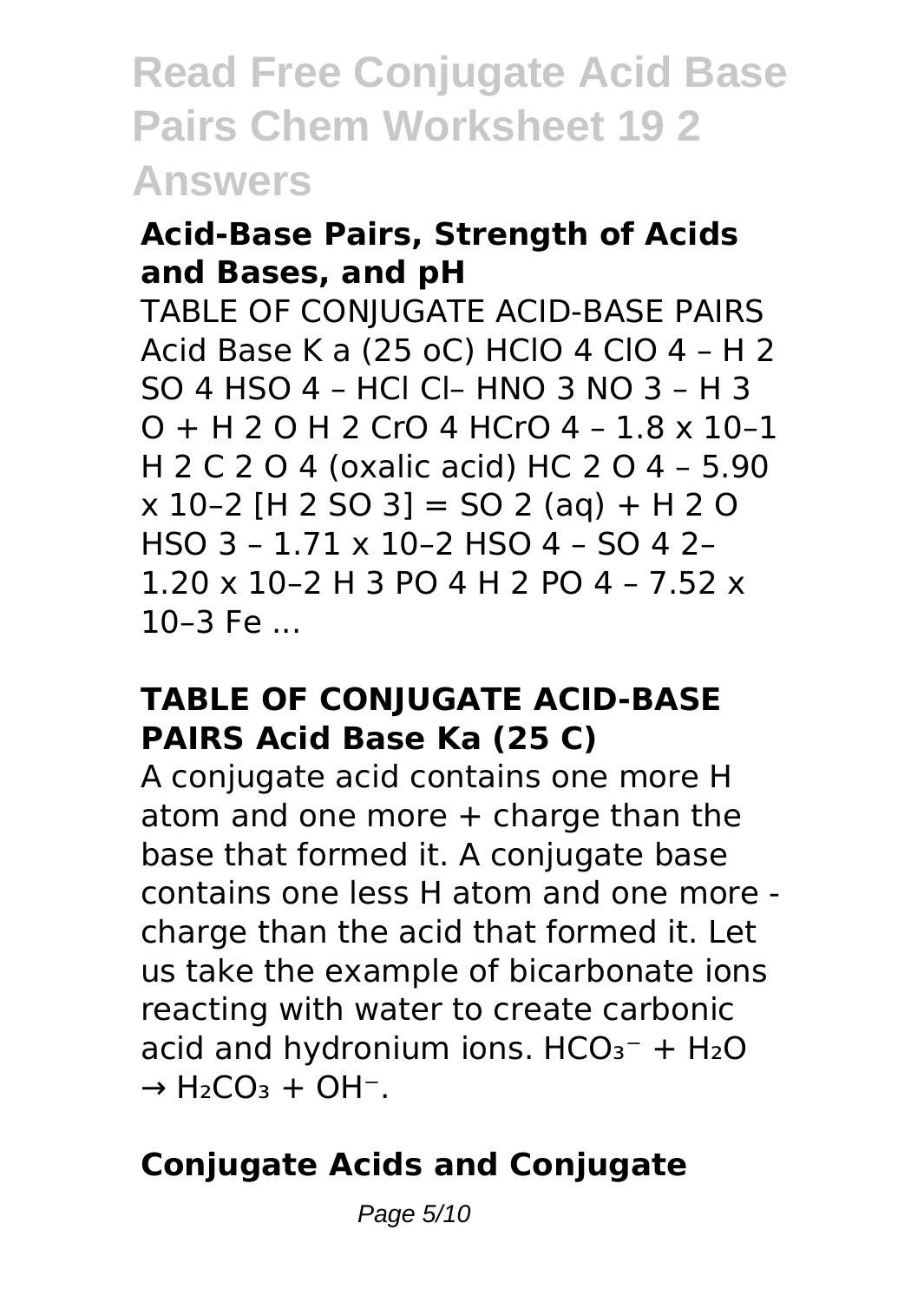### **Answers Bases - Chemistry | Socratic**

Before starting the quiz you might want to review the video Conjugate Acid-Base Pairs Click the "Start Quiz" button in the lower right corner to proceed with the quiz. Make sure your spelling is correct for the fill in the blank questions.

### **Conjugate Acid-Base Pairs Self Quiz | Pathways to Chemistry**

Conjugate acids and bases are Bronsted-Lowry acid and base pairs, determined by which species gains or loses a proton. When a base dissolves in water, the species that gains a hydrogen (proton) is the base's conjugate acid. Acid + Base  $\rightarrow$ Conjugate Base + Conjugate Acid

### **Conjugate Acid Definition in Chemistry - ThoughtCo**

Tennessine is a halogen, so it should form the following acid (probably called hydrotennessic acid): HTs. The conjugate base of HTs is Ts<sup>-</sup>. A small Styrofoam ball can represent hydrogen, a large Styrofoam ball can represent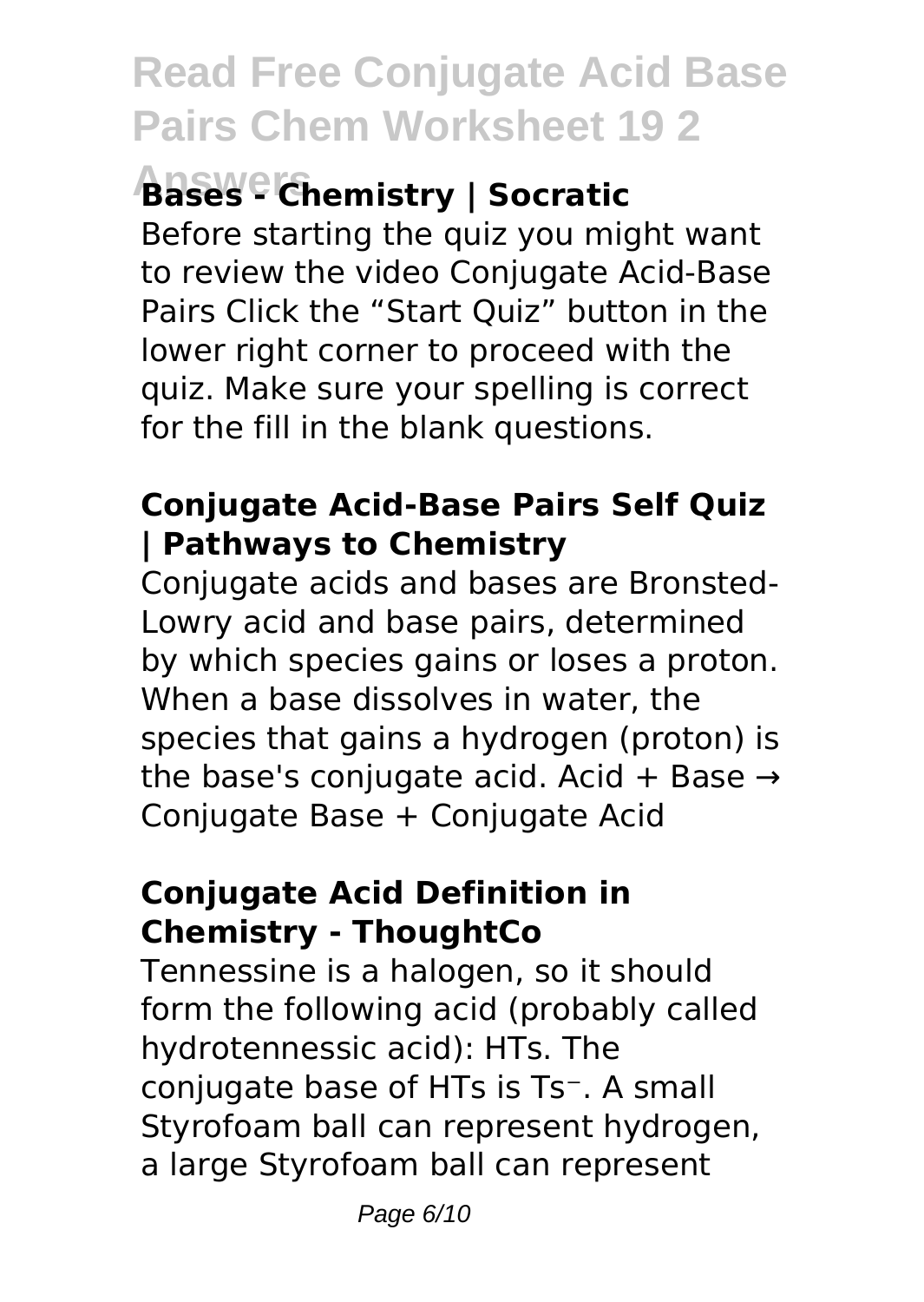**Answers** tennessine, and a straw can represent the covalent bond between them.

### **Conjugate acid-base pairs (video) | Khan Academy**

Ammonia is a base because it is accepting hydrogen ions from the water. The ammonium ion is its conjugate acid - it can release that hydrogen ion again to reform the ammonia. The water is acting as an acid, and its conjugate base is the hydroxide ion. The hydroxide ion can accept a hydrogen ion to reform the water.

### **THEORIES OF ACIDS AND BASES chemguide**

Use Bronsted Lowry Acid/Base Theory to identify conjugate acid base pairs. More free chemistry help at www.chemistnate.com

### **Identify Conjugate Acid Base Pairs (Bronsted Lowry) - YouTube**

(1) A conjugate refers to a compound formed by the joining of two or more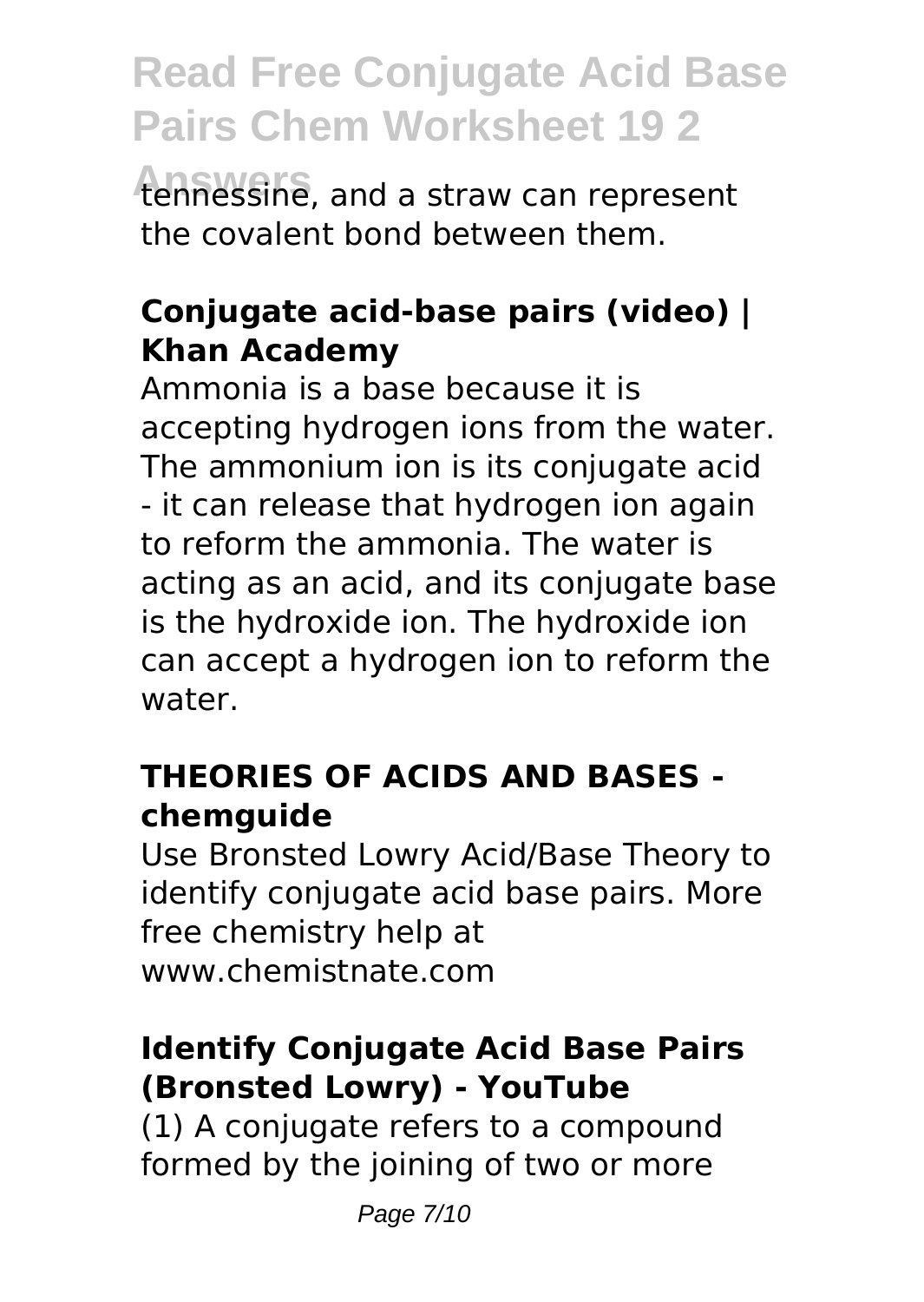**Answers** chemical compounds. (2) In the Bronsted-Lowry theory of acids and bases, the term conjugate refers to an acid and base that differ from each other by a proton. When an acid and base react, the acid forms its conjugate base while the base forms it conjugate acid:

### **Conjugate Definition in Chemistry - ThoughtCo**

In acid–base reaction: The Brønsted–Lowry definition …and B together are a conjugate acid–base pair. In such a pair A must obviously have one more positive charge (or one less negative charge) than B, but there is no other restriction on the sign or magnitude of the charges.

### **Conjugate acid-base pair | chemistry | Britannica**

Introduction to conjugate acid-base pairs. Definition and examples of conjugate acid-base pairs. Chemistry on Khan Academy: Did you know that everything is m...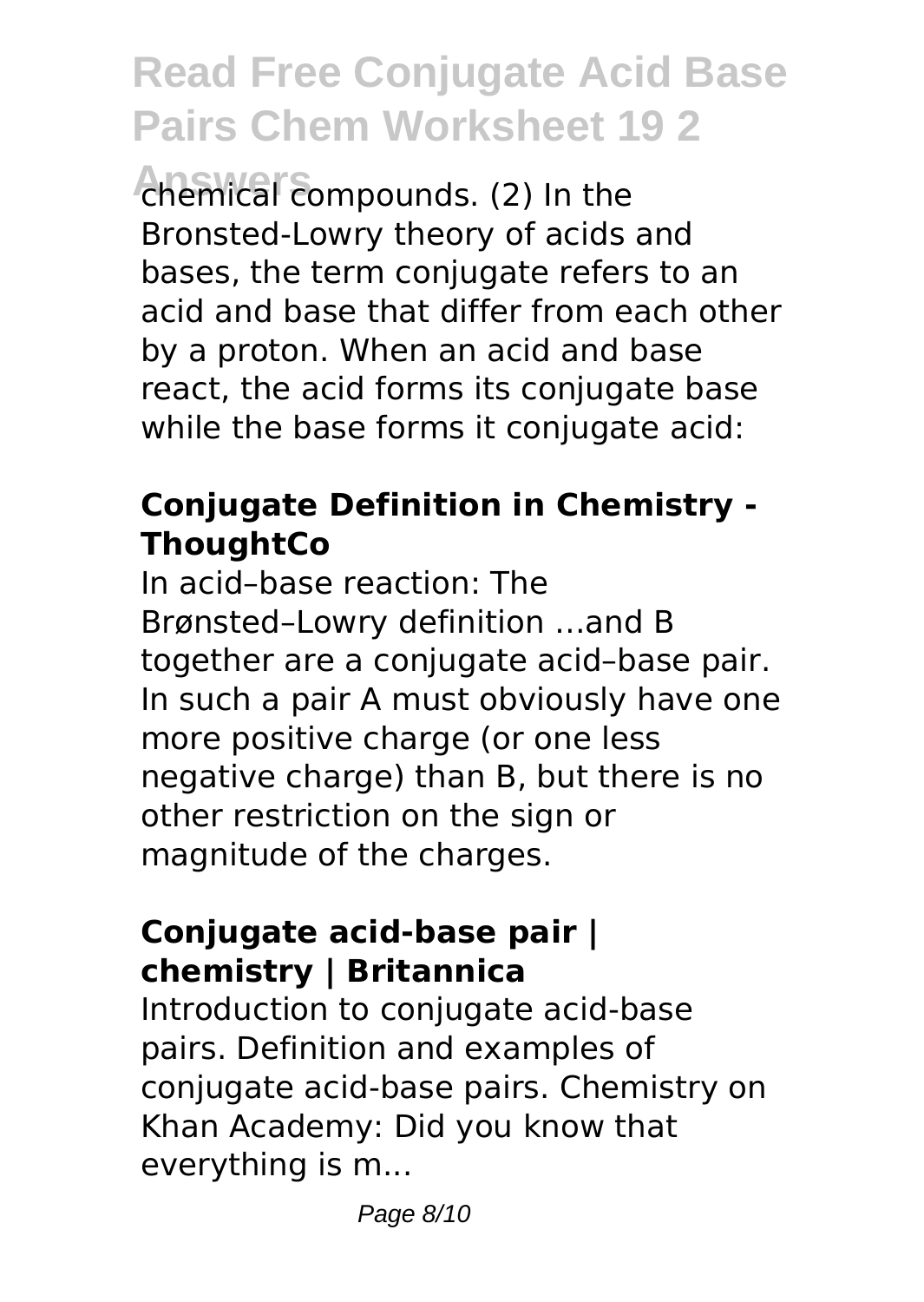### **Conjugate acid-base pairs | Acids and bases | Chemistry ...**

A conjugate acid, within the Brønsted–Lowry acid–base theory, is a chemical compound formed by the reception of a proton  $(H +)$  by a base —in other words, it is a base with a hydrogen ion added to it, as in the reverse reaction it loses a hydrogen ion.

### **Conjugate acid - Wikipedia**

In this case, one would look at the relative basicity of F-, OH-, and NH2-. The relative strengths of these species can be gauged based on the electronegativity of the charged atom in each base. Since fluorine is the most electronegative, F- is the most stable, least reactive base in the group. The means the conjugate acid, HF is the strongest

Copyright code: